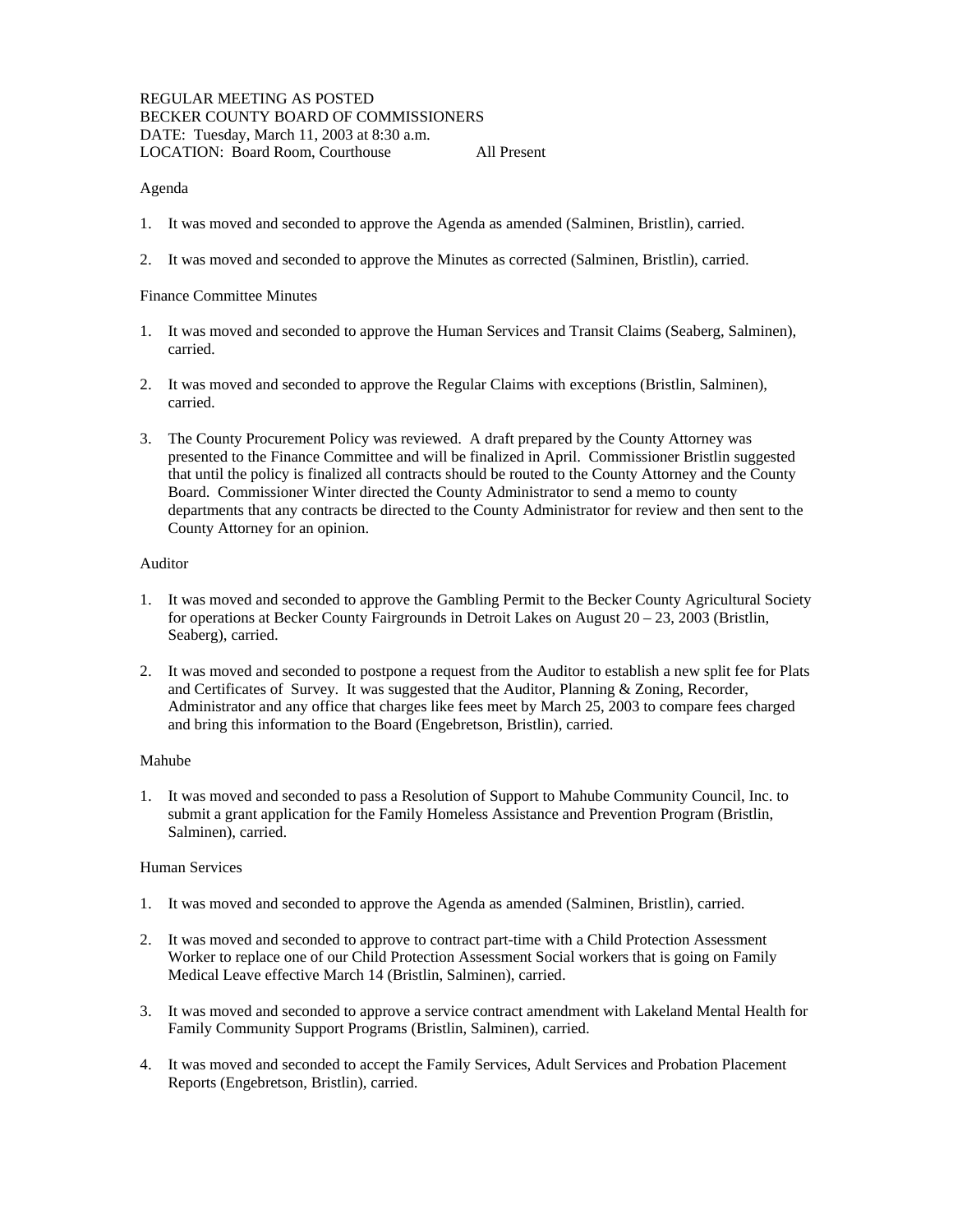## Commissioners

- 1. Reports & Correspondence:
	- a. Concerned Citizens Calls, Commissioner Salminen
	- b. Legislative Report, Commissioner Engebretson
	- c. Buffalo Red River Watershed (bring back after meeting), Commissioner Engebretson
	- d. Sunnyside Care Center, Commissioner Bristlin
	- e. Aggregate Conference, Commissioner Seaberg, Keith Brekken, County Auditor
- 2. Appointments:
	- a. It was moved and seconded to appoint Commissioner Engebretson to the Mahube Advisory Committee for the Homeless (Salminen, Bristlin), carried.
- 3. It was moved and seconded to accept and ratify the Union Contract with the Dispatch Unit and authorize the Board Chair to sign said contract (Engebretson, Bristlin), carried.
- 4. It was moved and seconded to approve any Commissioner's attendance at the MN. Dept. of Health Videoconference on Monday, March 17, 2003 from 12:30 – 3:30 p.m. in Mahnomen, MN (Bristlin, Salminen), carried.
- 5. The 2003 Budget update was given by the County Administrator. The County Auditor and County Treasurer also gave information to the Board and discussion was held.
- 6. Tax-Forfeit Property was discussed, along with the county holding a Tax-Forfeit Land Sale. It was moved and seconded to have the County Auditor move forward to ready (5) Tax-Forfeit Parcels for sale (Bristlin, Seaberg), carried.
- 7. It was moved and seconded to approve to sign the Membership Agreement with Lakes Country Service Cooperative and to send the Membership Fee of \$250 for 2003 (Salminen, Engebretson), carried.

### **Sheriff**

1. It was moved and seconded to concur with the Sheriff's Committee to approve the request for an increase to the Civil Process Fee, increasing common services by \$5 and adopting the amendment passed prior to June 1997 and increasing the mileage fee to .50 cent/mile (Bristlin, Salminen), carried.

## Veteran's Services

- 1. It was moved and seconded to accept the Year-End Report for 2002 (Engebretson, Bristlin), carried.
- 2. It was moved and seconded to concur with the Review Committee to approve the band and grade increase from A-13 to B-22 for the Veteran's Service Administrative Assistant (Engebretson, Salminen), carried.

### Planning & Zoning

- 1. It was moved and seconded to approve the Agenda as amended (Salminen, Seaberg), carried.
- 2. Planning Commission Minutes (PC)of February 18, 2003:
	- (1) FIRST ORDER OF NEW BUSINESS: Donald and Gladys Lefebvre filed for a preliminary plat consisting of 11 lots in a residential district, Detroit Township. This item is forwarded to the City of Detroit Lakes.
	- 2) SECOND ORDER OF NEW BUSINESS: Stanley and Ruthmarie Eid. It was moved and seconded to concur with the findings and recommendations of the PC to approve an application for a certificate of survey for two lots being 4.3 acres in size, one tract being 3.4 acres and one tract being 1.6 acres, which will be attached to the adjoining existing parcel and not be a separate